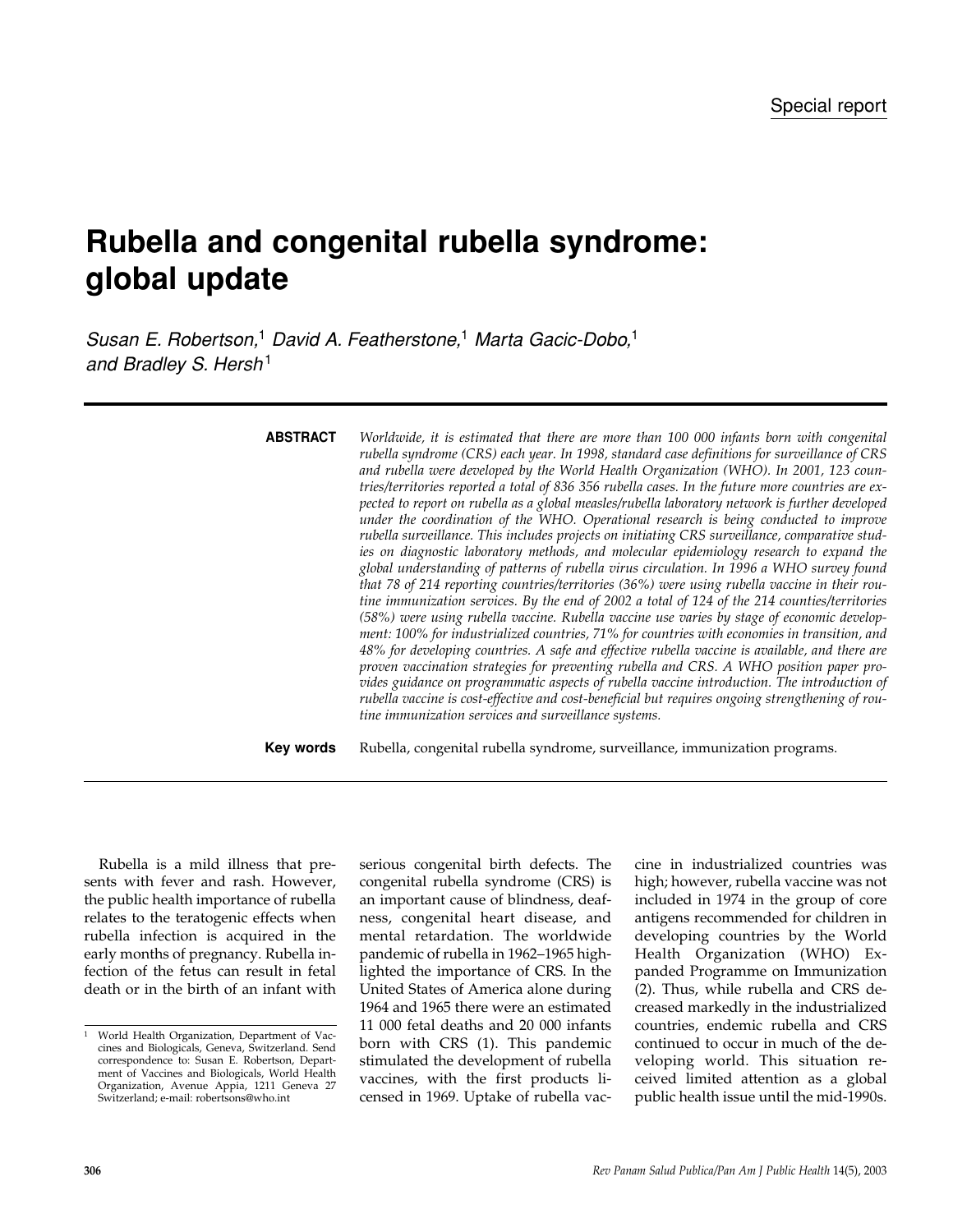# **BURDEN OF CONGENITAL RUBELLA SYNDROME IN DEVELOPING COUNTRIES**

A WHO review carried out in 1996 revealed that 50 developing countries had already conducted substantial studies to assess their CRS disease burden, and more studies have been reported since then (3). As shown in Table 1, special surveillance investigations in developing countries in Africa, the Americas, Asia, Eastern Europe, and the Eastern Mediterranean have documented incidence rates of CRS ranging from 0.4 to 4.3 per 1 000 live births (4–17). These incidence rates are comparable to and in some cases higher than those seen in industrialized countries in the prevaccine era (18). Rubella immunoglobulin G (IgG) serosurveys among women of childbearing age indicate the potential risk for rubella infection in pregnant women. Serosurveys from 45 developing countries have shown a wide range of susceptibility: the proportion of rubella seronegative women was 25% or higher in 12 countries, 10%–24% in 20 countries, and below 10% in 13 countries (3). These studies document that many women of childbearing age living in developing countries remain at risk for having a child with CRS.

Worldwide, it is estimated that more than 100 000 infants are born

with CRS each year. Cutts and Vynnycky estimate that in 1996 there were 110 000 infants (95% confidence interval, 14 428 to 308 438) affected by CRS in developing countries (excluding the WHO European Region) that had not introduced rubella vaccine (19). A separate estimate for the WHO European Region suggests some 4 000 CRS cases occur annually in countries of that Region that have not introduced rubella vaccine (20). A recent global review of CRS sequelae analyzed data from prospective studies with laboratoryconfirmed cases (21). Among infants with CRS, 60% had hearing impairment, 45% congenital heart disease, 27% microcephaly, 25% cataract(s), 23% low birth weight (< 2 500 grams), 17% purpura, 19% hepatosplenomegaly, 13% mental retardation, and 10% meningoencephalitis.

# **CONGENITAL RUBELLA SYNDROME SURVEILLANCE**

In 1998 the WHO Department of Vaccines and Biologicals, in collaboration with WHO regional offices and with specialists from the WHO Programme for the Prevention of Blindness and Deafness, developed standard case definitions for CRS surveillance, including for: (1) a suspected CRS case, (2) a clinically confirmed CRS case, and (3) a laboratoryconfirmed CRS case. These case definitions have been promoted in publications on rubella (22) and in general surveillance standards for communicable diseases (23, 24).

A suspected CRS case is any infant less than one year of age in whom a health worker suspects CRS. A health worker should suspect CRS when an infant aged 0–11 months presents with heart disease and/or suspicion of deafness and/or one or more of the following eye signs: white pupil (cataract), diminished vision, pendular movement of the eyes (nystagmus), squint, smaller eye ball (microphthalmos), or larger eye ball (congenital glaucoma). A health worker should also suspect CRS when an infant's mother has a history of suspected or confirmed rubella during pregnancy, even when the infant shows no signs of CRS.

A clinically confirmed CRS case is an infant in whom a qualified physician either detects two or more of the complications from list "a" below or detects one from list "a" and one from list "b." List "a" is: cataract(s), congenital glaucoma, congenital heart disease, loss of hearing, or pigmentary retinopathy. List "b" is: purpura, splenomegaly, microcephaly, mental retardation, meningoencephalitis, radiolucent bone disease, or jaundice that begins within 24 hours after birth.

| TABLE 1. Incidence of congenital rubella syndrome (CRS) per 1 000 live births, according to population-based studies from developing |  |  |  |  |  |
|--------------------------------------------------------------------------------------------------------------------------------------|--|--|--|--|--|
| countries                                                                                                                            |  |  |  |  |  |

| Country                   | Place                                                  | CRS incidence and time period                                                                    | Reference |  |
|---------------------------|--------------------------------------------------------|--------------------------------------------------------------------------------------------------|-----------|--|
| <b>Brazil</b>             | City of Rio Branco                                     | 0.6 per 1 000 live births in 2000–2001 outbreak,<br>with 4.3 per 1 000 live births in peak month |           |  |
| Ghana                     | Ashanti Region                                         | 0.8 per 1 000 live births in 1996-1997                                                           |           |  |
| Israel                    | National                                               | 1.7 per 1 000 live births in 1972                                                                |           |  |
| Jamaica                   | Main institutions for handicapped children, nationwide | 0.4 per 1 000 live births in 1972-1981                                                           |           |  |
| Jamaica                   | National                                               | 0.4 per 1 000 live births in 1995 outbreak                                                       |           |  |
| Malaysia                  | University Hospital, Kuala Lumpur                      | 0.5 per 1 000 live births in 1993-1998                                                           |           |  |
| Oman                      | National                                               | 0.5 per 1 000 live births in 1988 outbreak                                                       | 10        |  |
| Oman                      | National                                               | 0.7 per 1 000 live births in 1993 outbreak                                                       | 11        |  |
| Panama                    | Santo Tomás Maternity Hospital, Panama City            | 1.6 per 1 000 live births in 1965 outbreak                                                       | 12        |  |
| Panama                    | Caja de Seguro Social & Hospital del Niño, Panama City | 2.2 per 1 000 live births in 1986-1987                                                           | 13        |  |
| <b>Russian Federation</b> | Perm Region                                            | 3.5 per 1 000 live births in 1994-1996                                                           | 14        |  |
| Singapore                 | Kandang Kerabau Hospital, Singapore                    | 0.9 per 1 000 live births in 1969-1970 outbreak                                                  | 15        |  |
| Sri Lanka                 | Survey of 71 pediatricians                             | 0.9 per 1 000 live births in 1994-1995 outbreak                                                  | 16        |  |
| Trinidad and Tobago       | Mt. Hope Women's Hospital, Trinidad                    | 0.6 per 1 000 live births in 1982-1983 outbreak                                                  | 17        |  |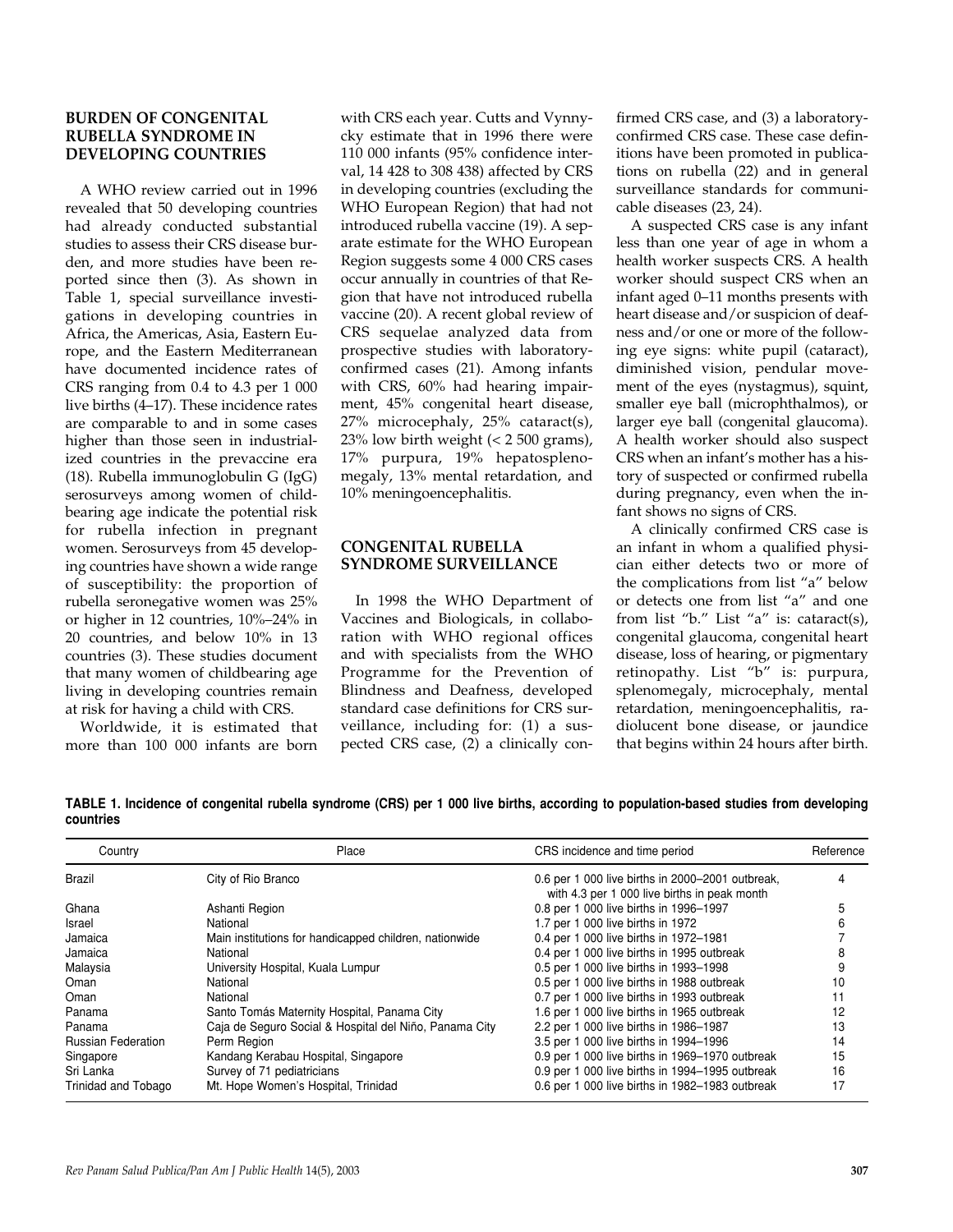A laboratory-confirmed CRS case is an infant with clinically confirmed CRS who has a positive blood test for rubella-specific immunoglobulin M (IgM). A single serum specimen (1 mL) should be obtained as early as possible within the first year of life, ideally before 6 months of age. In some countries, more sophisticated methods for laboratory diagnosis may be available, and the local reference laboratory should be consulted in advance on specimen collection and transport procedures.

It should be noted that some countries have adopted more sensitive CRS case definitions as they have moved toward eliminating CRS altogether (25). For example, in the Region of the Americas the definition for clinically confirmed CRS includes infants with even a single finding compatible with CRS such as congenital cataract, hepatosplenomegaly, patent ductus arteriosus, purpura, or hearing impairment.

WHO recommends that all countries using rubella vaccine in their national immunization program conduct CRS surveillance, with investigation and laboratory testing of each suspected case in areas where this is feasible and where appropriate laboratory support is available (22). Such surveillance may also be appropriate for countries seeking to assess whether to add rubella vaccine to their national immunization programs. Surveillance is restricted to children 0–11 months of age because it is difficult to confirm rubella as the specific cause of congenital defects in older children. Infants with CRS are likely to be seen at specialty facilities that do not normally participate in the routine communicable disease surveillance system, for example, eye hospitals and hospitals specializing in cardiac surgery. For comprehensive CRS surveillance these facilities should be included in CRS detection, investigation, and reporting activities. In the Americas, CRS surveillance includes the Perinatal Information System of the Latin American Center for Perinatology and Human Development and the Latin America Collaborative Study on Congenital Malformations (25). Enhanced CRS surveillance is

recommended following rubella outbreaks, especially where cases have been reported in women of childbearing age.

In 2000, WHO and the United Nations Children's Fund (UNICEF) began to request reports on the annual number of CRS cases from all reporting countries/territories. (In an effort to strengthen collaboration and minimize the reporting burden, WHO and UNICEF jointly collect information from national health authorities through a standard annual form on vaccine-preventable diseases; the content of the joint reporting form was developed through a consensus process among staff representatives from UNICEF, WHO, and selected ministries of health.) CRS reporting has increased gradually, with 51 of 214 countries/territories providing reports on incidence in 1999, 80 in 2000, and 89 in 2001. There were 39 CRS cases reported in 1999, 181 in 2000, and 50 in 2001. These data highlight that CRS surveillance remains grossly incomplete, with fewer than 0.1% of estimated CRS cases reported. Many countries have not yet included CRS in their communicable disease surveillance systems. Some countries with well-established CRS surveillance have not submitted complete data to the WHO/UNICEF annual reporting scheme. In general, data appear more likely to be reported from countries with stronger CRS surveillance and countries that have conducted enhanced CRS surveillance following large-scale rubella outbreaks.

Countries reporting the greatest numbers of CRS cases during 1999– 2001 were: Costa Rica, 46 cases in 2000 (0.5 CRS cases per 1 000 live births); Brazil, 37 cases in 2000 (0.01 cases per 1 000 live births); Sri Lanka, 26 cases in 2000 (0.08 cases per 1 000 live births); and Romania, 20 cases in 2000 (0.08 cases per 1 000 live births). However, national incidence rates of CRS per 1 000 live births can mask high incidence rates in specific geographic areas. For example, epidemiological investigations in the city of Rio Branco in northeastern Brazil found an incidence

of 0.6 CRS cases per 1 000 live births, a figure 60 times the national average (4).

### **OPERATIONAL RESEARCH TO STRENGTHEN CONGENITAL RUBELLA SYNDROME SURVEILLANCE**

WHO has sponsored several operational research studies aimed at identifying methods to improve CRS surveillance. In 1992 the Ministry of Health of Oman moved from passive to active surveillance to identify CRS cases resulting from a large-scale rubella outbreak, and this system detected 0.7 CRS cases per 1 000 live births in 1993 (11). In Peru, retrospective reviews were conducted among students attending schools for the deaf and blind to identify children with probable or confirmed CRS (26). The WHO Collaborating Centre for Prevention of Blindness at Aravind Eye Hospital in Madurai, India has developed community-based screening for eye signs in young children as a means of identifying suspected cases of CRS (27). Three large-scale prospective CRS surveillance demonstration projects are under way, in India, Myanmar, and Peru, and it is anticipated that these will provide important guidance for other countries.

# **RUBELLA SURVEILLANCE**

Progress in implementing rubella surveillance on a global basis has been closely linked with progress toward implementing case-based measles surveillance and development of a global measles/rubella laboratory network. Coordinated by WHO, this network includes a hierarchy of subnational, national, regional, and global specialized laboratories that use standard methods for confirmation of measles and rubella. The network provides training for staff of network laboratories; supports regular subregional, regional, and global meetings; and conducts regular proficiency testing of participating laboratories.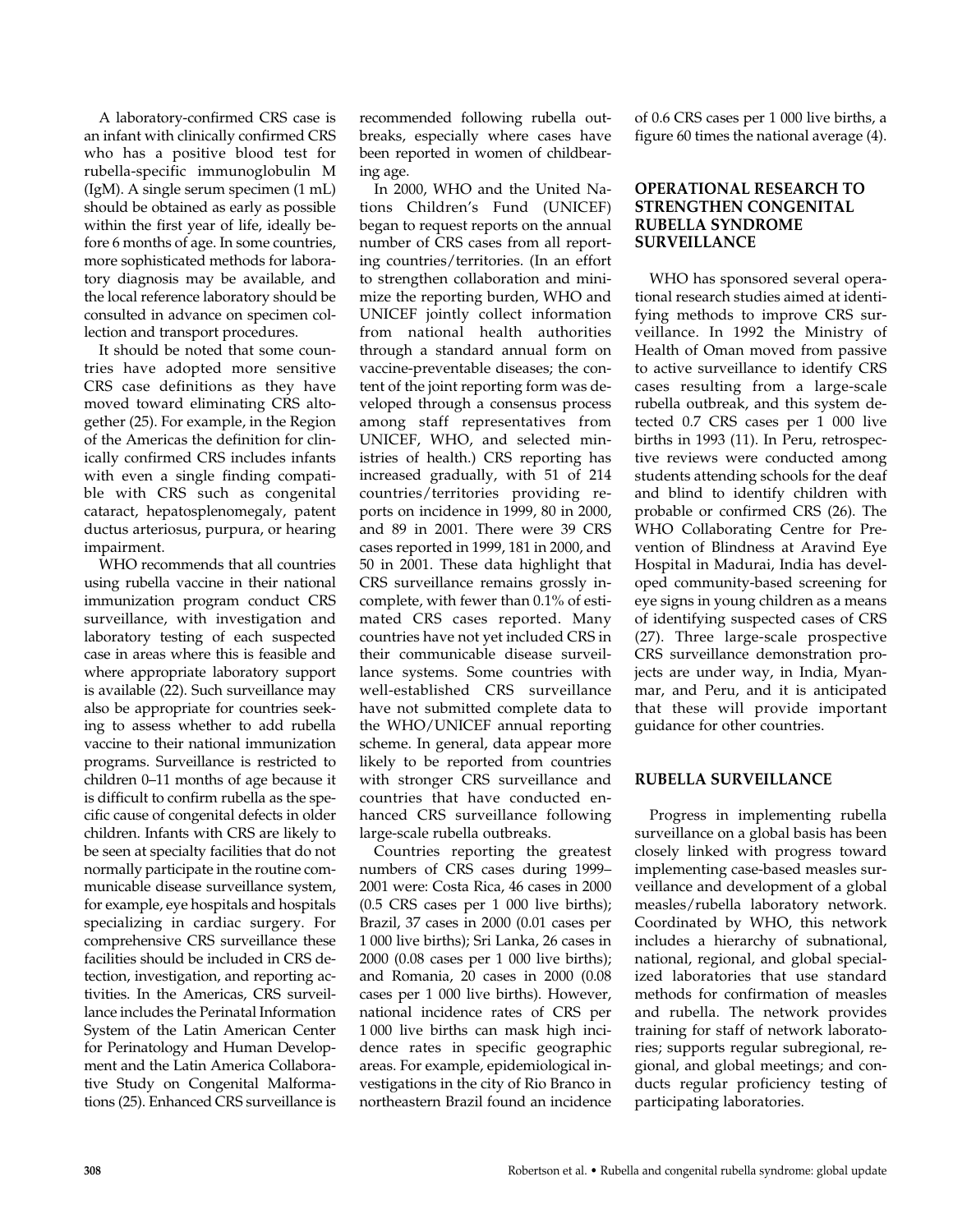Standard rubella case definitions have been adopted by WHO, including for: (1) a suspected rubella case, (2) a clinically confirmed rubella case, and (3) an epidemiologically confirmed rubella case (22–24).

A suspected rubella case is any patient of any age in whom a health worker suspects rubella. A health worker should suspect rubella when a patient presents with fever, maculopapular rash, and one or more of the following: cervical adenopathy, suboccipital adenopathy, postauricular adeopathy, or arthralgia/arthritis.

A laboratory-confirmed rubella case is a suspected case with a positive blood test for rubella-specific IgM. The blood specimen should be obtained within 28 days after the onset of rash.

An epidemiologically confirmed rubella case is a patient who meets the suspected case definition and is epidemiologically linked to a laboratoryconfirmed case.

In 2000, WHO and UNICEF began to request reports on the annual number of cases of rubella from all reporting countries/territories. Reporting has increased gradually, with 98 of 214 countries/territories (46%) providing annual rubella case reports in 1999, 109 (51%) in 2000, and 123 (57%) in 2001. There were 874 713 rubella cases reported in 1999, 671 393 cases in 2000, and 836 356 in 2001. In each of these years, the Russian Federation accounted for 67%–68% of all reported rubella cases worldwide. Countries with more than 20 000 rubella cases reported in any one year included Belarus, Bulgaria, Kazakhstan, Poland, and Ukraine. Countries with 10 000 to 20 000 cases in any one year included Argentina, Brazil, Mexico, and Venezuela. The fact that the greatest numbers of cases are reported from Europe and the Americas likely reflects better rubella surveillance in these regions.

# **GLOBAL MEASLES/RUBELLA LABORATORY NETWORK**

Following approval by the World Health Assembly in 1988 of Resolution

WHA41.28, which dealt with eradicating poliomyelitis, a global polio laboratory network was established by WHO to support international surveillance for polioviruses through laboratory investigation of stool samples from persons with acute flaccid paralysis. That global polio laboratory network now covers all six WHO regions and is comprised of 145 laboratories responsible for a wide range of activities, including poliovirus isolation, intratypic differentiation to distinguish wild and vaccine poliovirus, and genomic sequencing (28). It was envisioned that this network could provide a base for the development of a global measles/ rubella laboratory network (29–30). The resulting measles/rubella laboratory network has built upon the capital investment, infrastructure development, and experience of the polio network by using many of the same laboratories, or at least the same institutions, for measles and rubella testing. A laboratory network with the capacity to confirm both rubella and measles cases is important since both diseases may be detected through fever and rash surveillance, and often the two diseases are clinically indistinguishable. The procedure for case confirmation is the same for measles and rubella, using a disease-specific IgM enzyme-linked immunosorbent assay (ELISA) that is sensitive enough to confirm cases from serum samples collected early in the course of the disease.

There are five main objectives in establishing a global network of laboratories to support various aspects of measles and rubella control. The first objective is to develop standardized methods and quality control for the laboratory confirmation of rubella and measles and to provide the necessary support to conduct these routine procedures. This will ensure that results from any network laboratory should be of known sensitivity and specificity and will be directly comparable with results from any other laboratory in the network. The second objective is to establish reference centers that can resolve problems encountered in the laboratory diagnosis of rubella and

measles. The third objective is to provide training for staff of regional and national laboratories. The fourth objective is to provide a source of reference reagents and expertise for the development and quality control of improved diagnostic tests. The fifth objective is to provide a repository for rubella and measles virus isolates for molecular epidemiology investigation. Individual laboratories will not be expected to undertake the full range of tasks listed above but will perform specific duties according to national and regional needs.

The global measles/rubella laboratory network is being organized on four levels: (1) global specialized laboratories, (2) regional reference laboratories, (3) national laboratories, and (4) subnational laboratories. Global specialized laboratories will set the technical standards for laboratory diagnosis; their responsibilities extend to measles and rubella laboratories in all regions and all countries. Regional reference laboratories are "centers of excellence" that will serve as reference laboratories for national laboratories in neighboring countries and as national laboratories in their own countries; each region may have up to three or four regional reference laboratories. National laboratories will test specimens from suspected cases by IgM ELISA and report directly to the national staff responsible for rubella and measles surveillance and control. The number of national laboratories and the order of their establishment will depend on the epidemiological priorities and the resources available. Subnational laboratories may be established in some countries with large populations or where geographical barriers present transportation difficulties in sending samples to a single national laboratory.

Two global specialized laboratories for measles and rubella have been identified. One is at the United States Centers for Disease Control and Prevention, in Atlanta, Georgia, and the other is at the Health Protection Agency, in London, United Kingdom. These high-level laboratories will be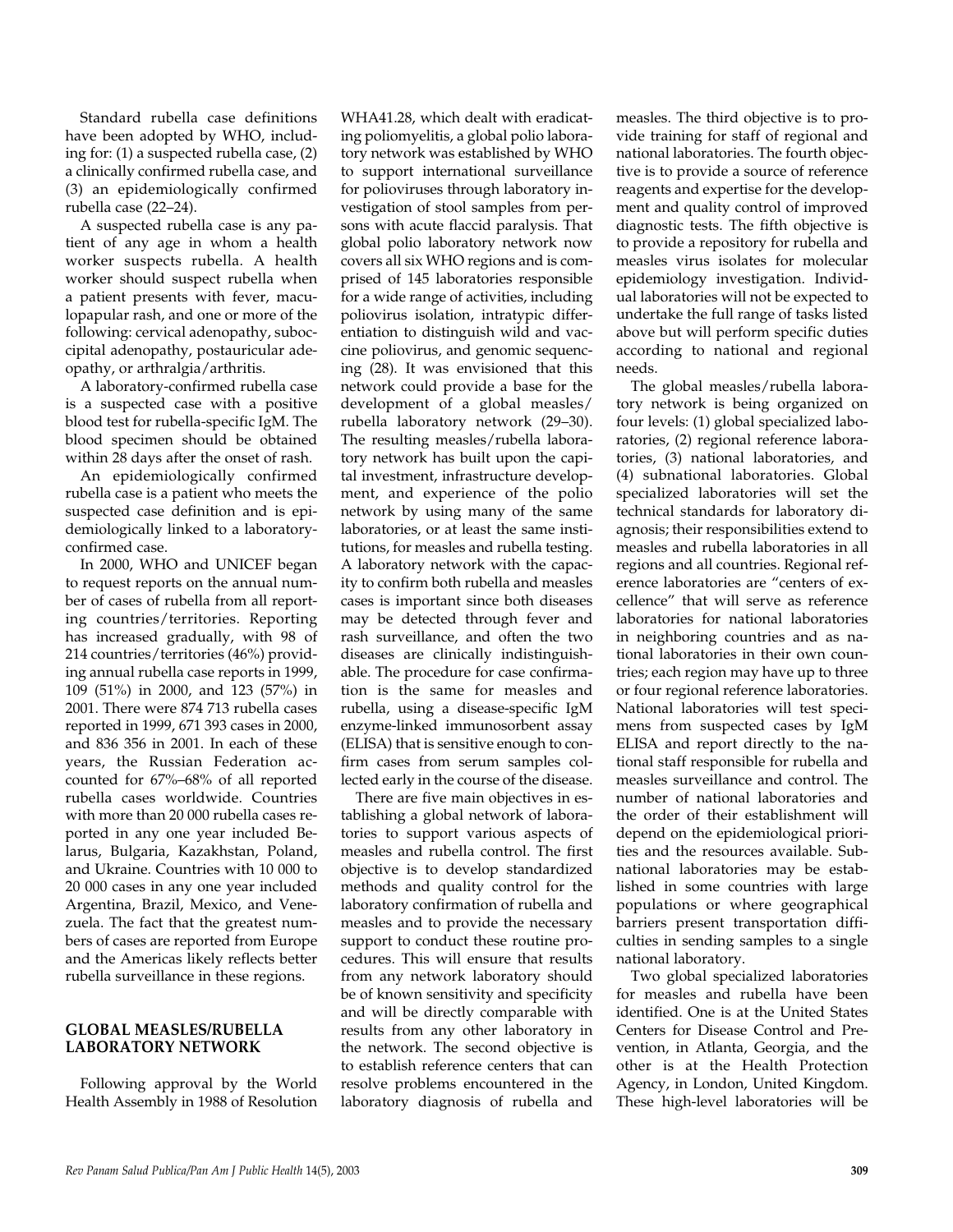involved in genetic sequencing studies, the maintenance of virus strain banks, and other special research projects.

It is essential that the laboratory network be planned in tandem with regional control and elimination programs and that the network be established with properly trained personnel, suitable equipment, and appropriate reagents. All six of the WHO regions have identified or are in the process of establishing regional reference laboratories for measles and rubella. As of mid-2003, 155 countries had established national measles/rubella laboratories and 222 staff from 98 countries had attended WHO one-week laboratory training courses or received a "one-onone" training visit to their laboratory. In addition, 331 subnational laboratories had been established in China.

A strong quality assurance program is vital for ensuring a robust laboratory network. Regular proficiency testing is already under way, and it will serve as one part of comprehensive laboratory accreditation. Comparative studies of the sensitivity and specificity of various rubella IgM ELISA kits have been carried out (31), and an assessment of commercially available rubella avidity assays is proposed for late 2003 (S. Ratnam, personal communication, 2003).

A global review of data on genetic sequencing of rubella virus by a consortium of four laboratories demonstrated that there are two primary genotypes of rubella virus (32). Genotype I contained viruses from Europe, Japan, and North America, while genotype II contained rubella viruses from China and India. Further molecular epidemiology data are needed to expand the global understanding of patterns of rubella virus circulation, which remain unknown for many countries and some regions. In the past few years there has been renewed interest in sequencing rubella strains, as appropriate specimens are increasingly being collected from patients with rubella and CRS. For example, recent data from Brazil show that two strains of rubella virus were cocirculating during 1996, 1997, and 1999; both strains are classified as genotype

I (33). In Myanmar, rubella virus strains circulating in 2001 were found to belong to genotype I, distinct from the genotype II strains identified in neighboring China.2 Rubella is a difficult virus to isolate in culture, and at least one laboratory is working on developing a cell line that is highly sensitive to rubella virus and demonstrates an easily distinguished cytopathic effect (J. Icenogel, personal communication, 2003).

# **RECOMMENDATIONS ON RUBELLA VACCINE INTRODUCTION**

In 2000 an international conference on preventing CRS was organized by WHO, with partial support from the March of Dimes Birth Defects Foundation and the United States Centers for Disease Control and Prevention (29, 34). This was the first global meeting on rubella since 1984, and it provided an in-depth examination of the disease burden due to CRS, immunization strategies, monitoring vaccine coverage, conducting surveillance, and operational research needs. Following the meeting, the WHO Department of Vaccines and Biologicals published a position paper on rubella vaccines, which provides extensive guidance on programmatic aspects of introducing rubella vaccine (35). A global review of economic studies (cost-benefit or costeffectiveness analyses) on rubella and rubella vaccines identified 22 studies, with 10 of them conducted in developing countries (36). All the cost-benefit analyses had a benefit-cost ratio greater than 1 (range of 1.1 to 38.8), and all the cost-effectiveness studies indicated that rubella immunization was a costeffective means of reducing the impact of CRS. Data from the English-speaking Caribbean countries and Suriname indicated a benefit-cost ratio of 13.3 for a campaign to eliminate CRS by providing rubella vaccine to all males and females 1–30 years of age. This estimate did not include the costs of routine delivery of measles-mumpsrubella (MMR) vaccine to one-yearolds, which had already been implemented. It was estimated that the cost of rubella elimination in these countries during 1997–2017 would be US\$ 4.5 million, compared with more than US\$ 60 million for treatment of CRS cases in the absence of an elimination initiative. Spurred in part by these data, the Council for Human and Social Development of the Caribbean Community (CARICOM) approved a resolution in April 1998 stating that every effort would be made to eradicate rubella as well as to prevent the occurrence of new cases of CRS in the Community by the end of 2000 (37).

Within WHO, rubella vaccination is under the responsibility of the WHO Department of Vaccines and Biologicals. However, public health aspects of rubella and congenital rubella syndrome have been given attention at meetings and in training materials produced by several other WHO programs, including the Programme for the Prevention of Blindness and Deafness (38), the Department of Child and Adolescent Health and Development (39), and the Department of Reproductive Health and Research (40). Also, several WHO regions have given special emphasis to rubella vaccine introduction.

The WHO Region of the Americas was certified as having interrupted transmission of indigenous wild poliovirus in 1994 (41). Following on this achievement, the Pan American Sanitary Conference in 1994 established the goal of eliminating measles from the Region of the Americas by the year 2000 (42). (The Pan American Sanitary Conference is the supreme governing authority of the Pan American Health Organization (PAHO); PAHO serves as the Regional Office for the Americas of the World Health Organization.) To measure progress towards achieving the measles elimination goal, a Re-

<sup>2</sup> Kyaw-Zin-Thant, Minahara H, Kyaw-Moe, Soe-Thein, Thein-Thein-Myint, Katow S. Genome identification and tracing the molecular epidemiology of Myanmar rubella virus strains in the year 2001 [meeting presentation abstract]. Program and Abstracts, 40th Annual Meeting of the Infectious Diseases Society of America, Chicago, 24–27 October 2002. Alexandria, Virginia, United States: Infectious Diseases Society of America, 2002.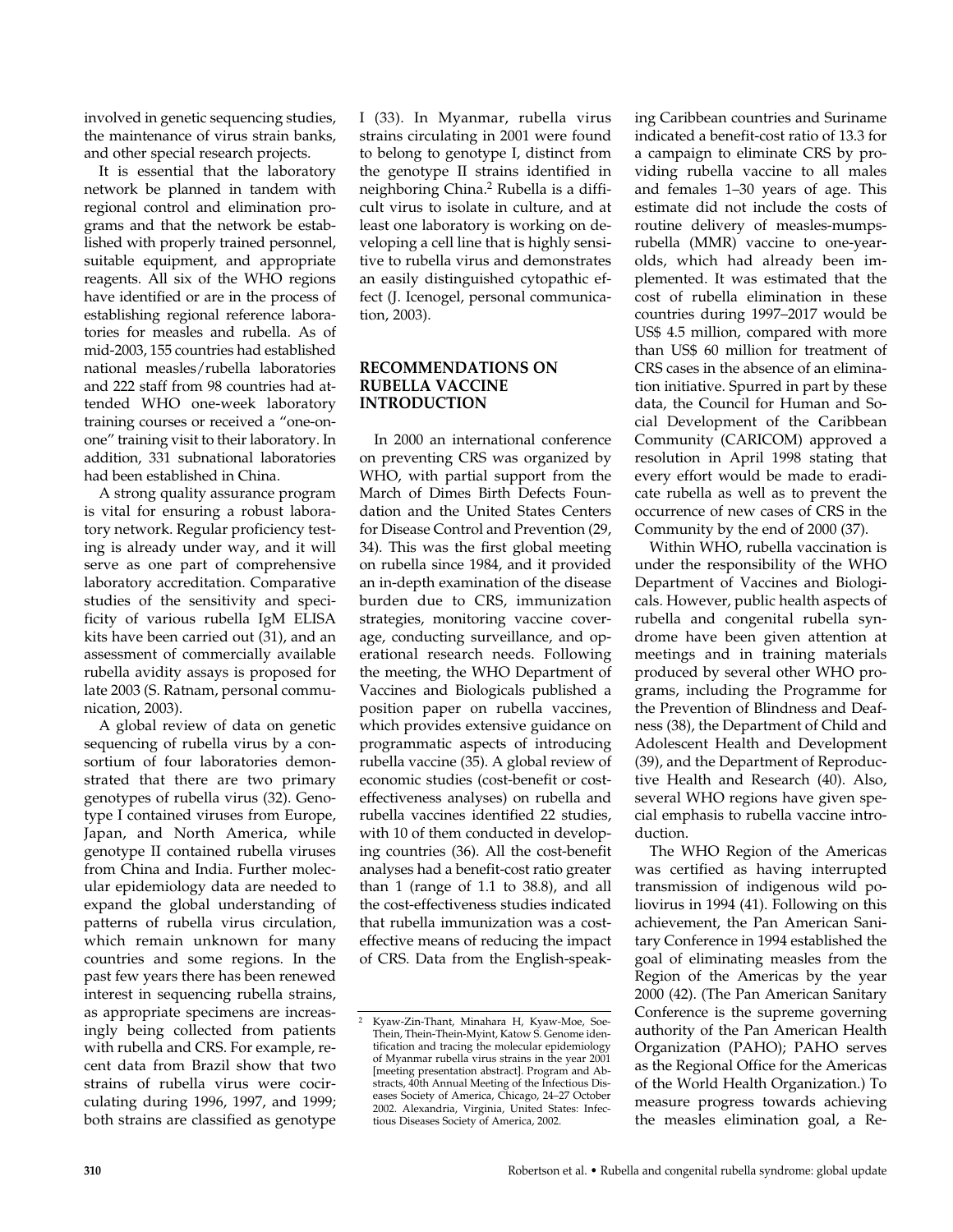gional fever and rash surveillance system was established in the Americas. Serum from a suspected measles case was tested initially for measles IgM antibodies, and, if negative, the sample was tested for rubella IgM antibodies. After the acceleration of measles elimination activities during the mid-1990s, the fever and rash surveillance system clearly demonstrated that measles virus circulation had either been interrupted or reduced to extremely low levels throughout the Region (43). However, many cases of fever and rash illness continued to be reported, and a significant proportion of these cases were caused by rubella. For example, in Brazil between 1993 and 1996 nearly 50% of patients in whom measles was ruled out were diagnosed as having rubella (44). The documentation of rubella virus circulation stimulated pilot projects in several countries to determine the public health burden of rubella and CRS in the Region (45). Once the burden of disease had been confirmed, efforts were made to implement appropriate immunization strategies for rubella and CRS prevention throughout the Region, and these activities were strengthened in 1998 (25, 46). In 1997 the Americas reported more than 126 000 rubella cases. In 2002 this number had been reduced by 90%, to fewer than 12 000 cases. In September 2003 at the annual meeting of PAHO's Directing Council, ministers of health from all the countries of the Americas set a goal of eradicating rubella and CRS from the Region of the Americas by 2010 (47).

In the WHO European Region, targets for eliminating indigenous measles and rubella were established in 1984. In 1999 a health policy framework for the European Region set a target for reducing the incidence of CRS to less than 1 per 100 000 live births by 2010. To give impetus to achieving this target, a Regional plan has been developed for elimination of measles and prevention of congenital rubella infection (20). This has encouraged the commitment of governments and is leading to mobilization of needed resources (48). By 2002 more than 80% of countries in the European Region used

MMR vaccine, and it is anticipated that all will do so by 2007. Innovative methods for surveillance of measles, rubella, and CRS are being developed. For example, in some countries abortion registers may be a useful means of identifying women who were infected with rubella in early pregnancy.

In the WHO Eastern Mediterranean Region a resolution was adopted in 1997 that called for the elimination of measles in the Region by 2010 (49). In the 23 Member States in the Region, measles elimination has become a priority for 18 polio-free countries. The remaining 5 countries (Afghanistan, Djibouti, Pakistan, Somalia, and Sudan) have focused efforts on acute flaccid paralysis surveillance for polio and on measles control efforts specifically aimed at reducing measles mortality. Since 1995 the Arab Gulf countries (Bahrain, Kuwait, Oman, Qatar, Saudi Arabia, and United Arab Emirates) have also given special attention to control of rubella (50).

Other WHO regions—Africa, South-East Asia, and the Western Pacific are undertaking special efforts to decrease measles mortality. A number of nations have organized mass campaigns using measles-rubella (MR) or MMR vaccine, and other countries are planning such activities. The capabilities of the measles/rubella laboratory network are being developed in these regions, and it is likely that rubella control will receive more attention in coming years.

### **COUNTRIES USING RUBELLA VACCINE**

There has been a dramatic increase in the use of rubella vaccine over the past 6 years. In 1996 a survey conducted by WHO found that 78 of 214 reporting countries/territories (36%) were using rubella vaccine in their routine immunization services (50). By the end of 2002 this had increased to 124 (58%) of reporting counties/ territories, and this information was being collected routinely by WHO and UNICEF on an annual basis (Figure 1). By WHO region, the most striking increases occurred in the Region of the Americas (47% to 94% of all countries/territories), the European Region (64% to 84%), and the Western Pacific Region (31% to 59%) (Figure 2). Rubella vaccine use varies by the economic status of the country. Among the 27 industrialized countries, rubella vaccine use is 100%; for the 28 countries with economies in transition, rubella vaccine use has risen from 36% in 1996 to 71% in 2002; and for 159 developing countries/territories, rubella vaccine use has risen from 28% in 1996 to 48% in 2002. Among the 124 countries/territories that use rubella vaccine routinely, 89 of them (72%) include two doses. The first rubella vaccine dose is usually scheduled at age 12–15 months, and the second dose is scheduled either prior to school entry or in the early teen years.

# **DISCUSSION**

By the end of 2002, 90 countries/ territories had not yet introduced rubella vaccine into their national immunization schedules. However, three countries in the Americas—the Dominican Republic, Haiti, and Peru were planning to introduce rubella vaccine in 2003 or 2004 (25), and it is likely that several countries from other WHO regions will also do so.

WHO recommends that the priority in preventing CRS is to protect women of childbearing age from rubella. If rubella immunization of children is implemented, rubella vaccination of adult women should be introduced at the same time or earlier. Rubella vaccine should be added to the childhood immunization schedule only if coverage greater than 80% can be sustained on a long-term basis (35). Inadequately implemented childhood vaccination can lead to an increase in susceptibility in women of childbearing age, with the potential of increased numbers of cases of CRS. Consequently, it is essential that childhood rubella vaccination programs achieve and maintain high levels of coverage.

Altogether, 21 countries not yet using rubella vaccine have sustained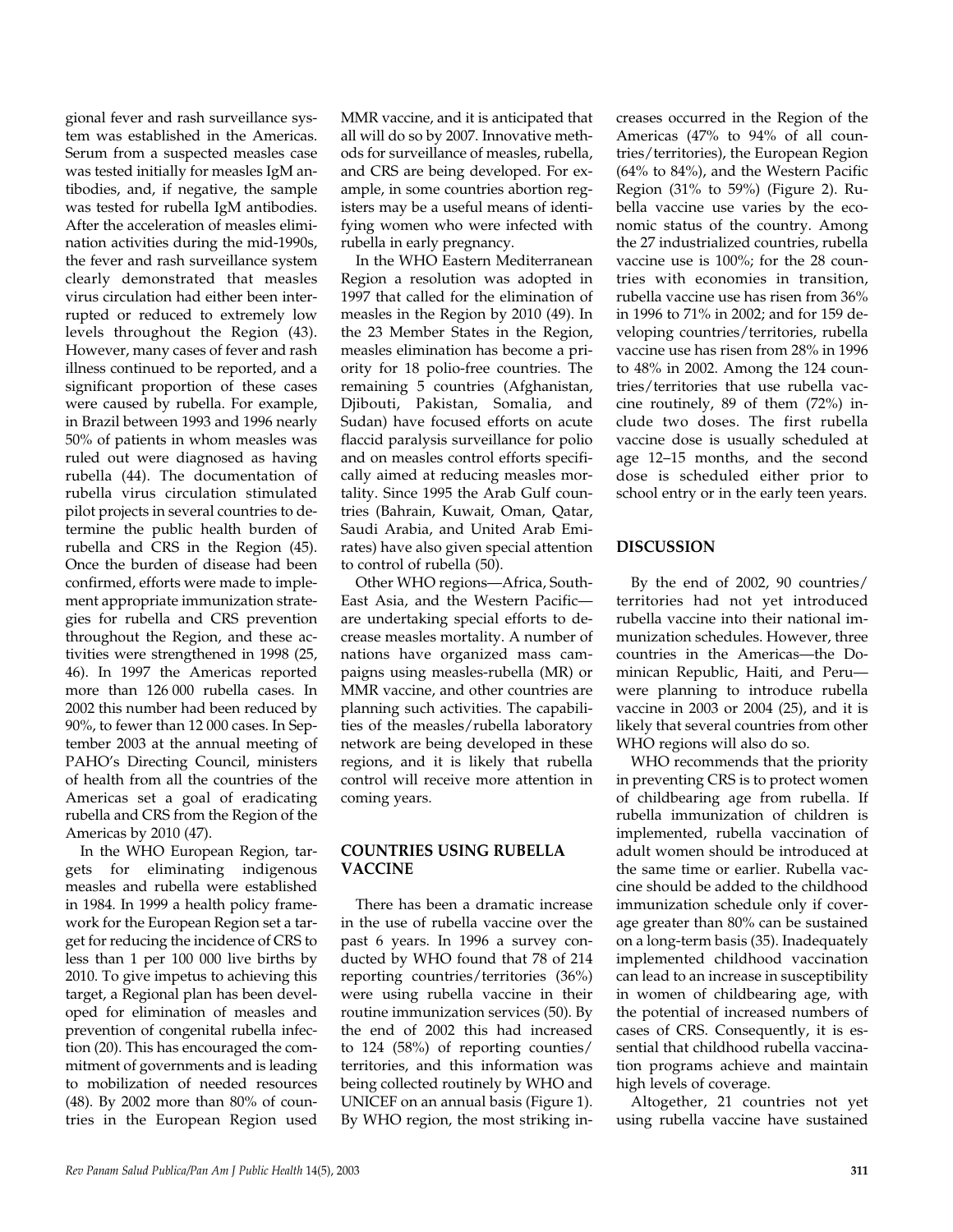**FIGURE 1. Countries/territories with rubella vaccine in the national immunization system in 2002**



*Source:* Reports to World Health Organization Department of Vaccines and Biologicals, as of May 2003.



**FIGURE 2. Percentage of countries/territories, by World Health Organization region and globally, with rubella vaccine in the national immunization system, 1996 versus 2002**

*Source:* Reports to World Health Organization Department of Vaccines and Biologicals, as of May 2003.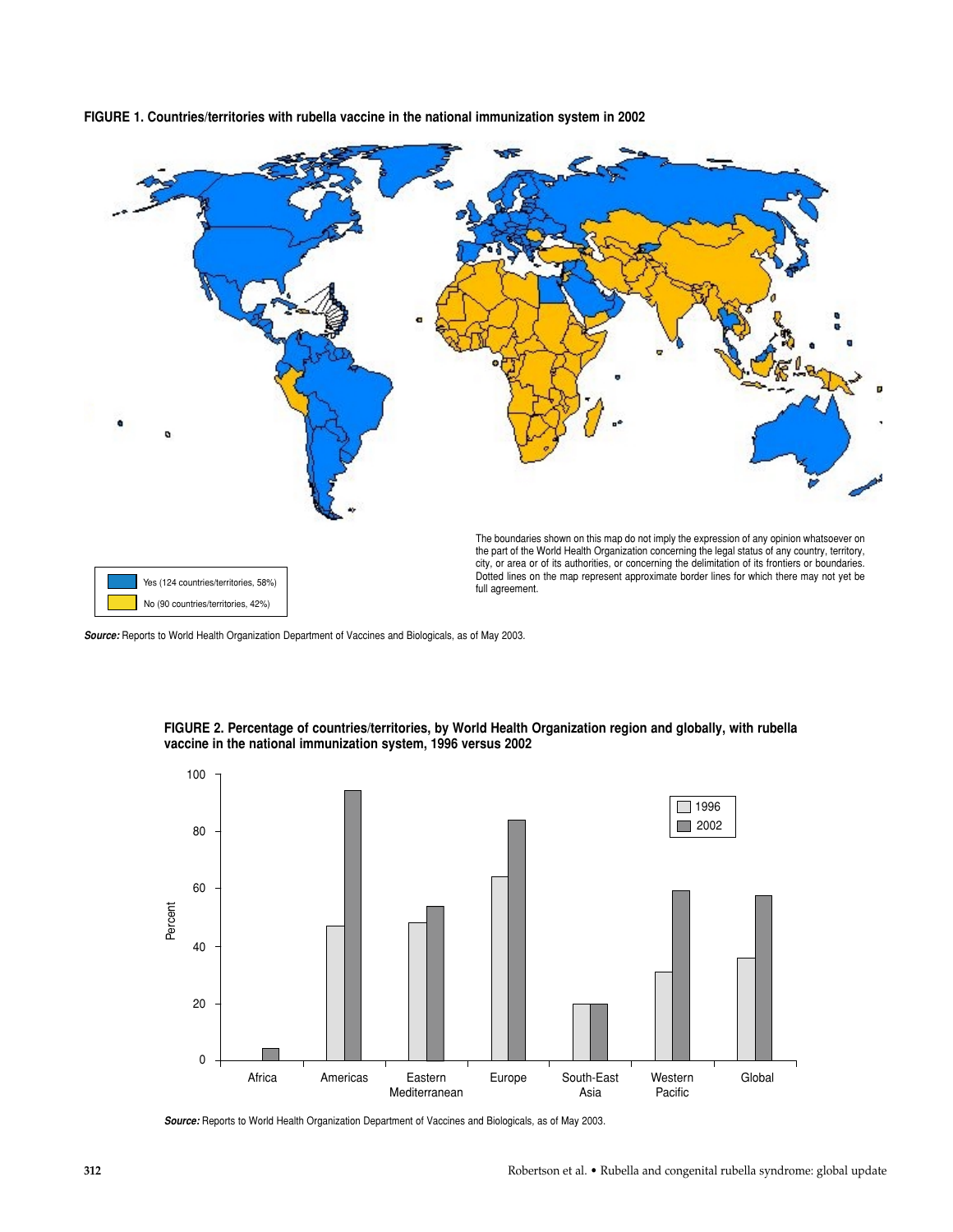| TABLE 2. Countries with high measles vaccine coverage in children but not yet using rubella vaccine as of December 2002, by World Health |  |
|------------------------------------------------------------------------------------------------------------------------------------------|--|
| Organization region, gross national product (GNP) per capita, and rubella surveillance data for 1999–2001                                |  |

|                        |                        | Measles vaccine<br>coverage, 1996-2001 | GNP per capita | No. of rubella cases |           |           |  |
|------------------------|------------------------|----------------------------------------|----------------|----------------------|-----------|-----------|--|
| <b>WHO Region</b>      | Country                | $(\% )$                                | (US\$)         | 1999                 | 2000      | 2001      |  |
| Africa                 | Benin                  | $81 - 92$                              | 370            | <b>NAa</b>           | <b>NA</b> | <b>NA</b> |  |
| Africa                 | Gambia                 | $85 - 92$                              | 340            | <b>NA</b>            | <b>NA</b> | <b>NA</b> |  |
| Africa                 | Malawi                 | $81 - 90$                              | 170            | <b>NA</b>            | <b>NA</b> | 19        |  |
| Americas               | Peru                   | $91 - 97$                              | 2 0 8 0        | 88                   | <b>NA</b> | 1 1 2 6   |  |
| Eastern Mediterranean  | Iran                   | $95 - 99$                              | 1680           | <b>NA</b>            | 1 1 5 4   | <b>NA</b> |  |
| Eastern Mediterranean  | Jordan                 | 83-99                                  | 1 7 1 0        | 443                  | 165       | 2         |  |
| Eastern Mediterranean  | Libyan Arab Jamahiriya | $91 - 93$                              | <b>NA</b>      | <b>NA</b>            | <b>NA</b> | 26        |  |
| Eastern Mediterranean  | Morocco                | $90 - 96$                              | 1 1 8 0        | <b>NA</b>            | <b>NA</b> | <b>NA</b> |  |
| Eastern Mediterranean  | Tunisia                | $85 - 94$                              | 2 100          | <b>NA</b>            | <b>NA</b> | 1 0 1 2   |  |
| Europe                 | Azerbaijan             | $97 - 99$                              | 600            | 504                  | 219       | 441       |  |
| Europe                 | Georgia                | $90 - 99$                              | <b>NA</b>      | 799                  | 428       | 293       |  |
| Europe                 | Kazakhstan             | $95 - 99$                              | 260            | 7645                 | 14 989    | 29 271    |  |
| Europe                 | Romania                | $97 - 98$                              | 1 670          | 7076                 | 5 1 2 5   | 5 0 7 6   |  |
| Europe                 | Tajikistan             | $95 - 97$                              | 180            | 385                  | 111       | 54        |  |
| Europe                 | Turkmenistan           | $97 - 99$                              | 750            | 581                  | 129       | 32        |  |
| Europe                 | <b>Uzbekistan</b>      | 88-99                                  | <b>NA</b>      | 2 4 4 7              | 454       | 595       |  |
| South-East Asia        | Maldives               | $96 - 99$                              | 960            | <b>NA</b>            | <b>NA</b> | <b>NA</b> |  |
| <b>Western Pacific</b> | Mongolia               | $91 - 95$                              | 390            | 3                    | 550       | 1869      |  |
| <b>Western Pacific</b> | Samoa                  | $91 - 99$                              | 1450           | <b>NA</b>            | <b>NA</b> | 0         |  |
| <b>Western Pacific</b> | Tuvalu                 | 94-99                                  | <b>NA</b>      | 0                    | 0         | 0         |  |
| <b>Western Pacific</b> | Viet Nam               | $96 - 97$                              | 390            | <b>NA</b>            | <b>NA</b> | <b>NA</b> |  |

**Source:** World Health Organization (51).

 $a \, NA = Not available$ .

measles vaccine coverage for 5 or more years at 80% or higher (Table 2). These countries might consider introducing childhood rubella immunization but only if resources will permit sustained vaccination over the long term. This could be a problem since nearly half of these countries have a gross national product that is below US\$ 1 000 per capita. Based on data reported to WHO by July 2002, 69 countries have not achieved sustained measles vaccine coverage greater than 80% in children for at least 5 years (51). For most of these countries there are other priorities related to vaccine-preventable diseases. Measles remains a major cause of child mortality. There were an estimated 745 000 measles-related deaths in 2001, with 88% of these occurring in Africa and Southeast Asia (52). Neonatal tetanus is another serious cause of child mortality, resulting in an estimated 200 000 infant deaths in 2000 (53). More than 50 developing countries—most of them in either Africa or Southeast Asia—have not yet eliminated neonatal tetanus in all districts.

Increasing use by private health care providers of MMR vaccine for children in countries where rubella vaccine has not been introduced nationally by the public health care system is a concern. A recent mathematical modeling study indicates that in the short term and the long term, private-provider MMR vaccination of children alone is likely to lead to an increased incidence of CRS (54). Thus countries that do not have a national rubella vaccination program operated by the public health care system but where MMR vaccine is being used by private providers need to monitor the situation through coverage surveys and/or serosurveys to assess rubella susceptibility among women of childbearing age (35). Countries in this situation may need to consider introducing rubella vaccine for women of childbearing age.

For countries already using rubella vaccine, surveillance of rubella and CRS should be strengthened. The data in this article indicate that surveillance for rubella is improving gradually, while CRS surveillance remains generally weak. Countries using rubella vaccine also need to monitor coverage of all target groups annually. It is also important to monitor the history of rubella vaccine use to know which cohorts of children and adults were vaccinated each year and how this is reflected in the national susceptibility profile for rubella, especially among women of childbearing age.

The global burden of CRS remains high, with more than 100 000 infants affected each year. By the end of 2002, 124 countries/territories had introduced rubella vaccine on a national basis. A safe and effective rubella vaccine is available, and there are proven strategies for its delivery. The introduction of rubella vaccine is cost-effective and cost-beneficial, but it requires ongoing strengthening of routine immunization services and surveillance systems.

**Acknowledgements.** The authors thank V. Dietz, F.X. Hanon, and C. Pacis for help in updating surveillance reports.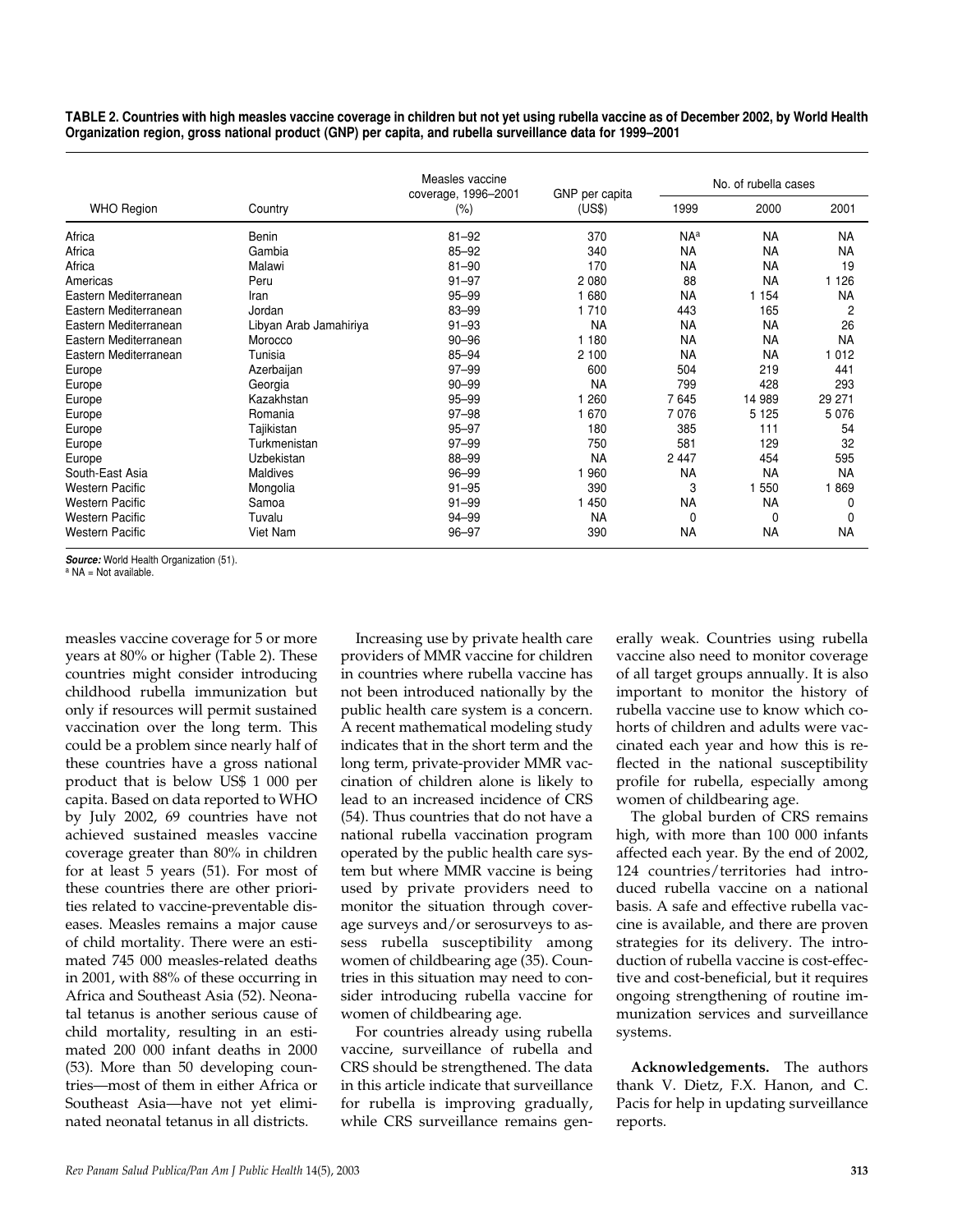#### **REFERENCES**

- 1. Orenstein WA, Bart KJ, Hinman AR, Preblud SR, Greaves WL, Doster SW, et al. The opportunity and obligation to eliminate rubella from the United States. JAMA 1984;251:1988– 1994.
- 2. Henderson RH, Keja J, Hayden G, Galazka A, Clements C, Chan C. Immunizing the children of the world: progress and prospects. Bull World Health Organ 1988;66(5):535–543.
- 3. Cutts FT, Robertson SE, Diaz-Ortega JL, Samuel R. Control of rubella and congenital rubella syndrome (CRS) in developing countries, part 1: burden of disease from CRS. Bull World Health Organ 1997;75:55–68.
- 4. Lanzieri TM, Segatto C, Siqueira MM, De Oliveria Santos EC, Jin L, Prevots R. Burden of congenital rubella syndrome after a community-wide rubella outbreak, Rio Branco, Acre, Brazil, 2000 to 2001. Pediatr Infect Dis J 2003; 22:323–329.
- 5. Lawn JE, Reef S, Baffoe-Bonnie B, Adadevoh S, Caul WO, Griffin GE. Unseen blindness, unheard deafness, and unrecorded death and disability: congenital rubella in Kumasi, Ghana. Amer J Pub Health 2000;90(10):1555–1561.
- 6. Swartz TA, Praiss I, Isacson M, Nishmi M, Ben-Porath E, Hornstein L. Early results of an extensive rubella epidemic. Int J Epidemiol 1975;4(4):331–335.
- 7. Baxter DN. Control of the congenital rubella syndrome in Jamaica. West Indian Med J 1986;35:50–54.
- 8. Wynter SH, O'Gilvie CR, Khan C, Brown MG, Lindo JF, King SD. Rubella susceptibility among Jamaican women, 1996. West Indian Med J 1999;48(3):123-125.
- 9. Chua KB, Lam SK, Hooi PS, Chua BH, Lim CT. Retrospective review of serologic rubella activity in University Hospital Kuala Lumpur. Med J Malaysia 2000;55(3):299–303.
- 10. Juma AH. Infantile rubella cataract in Oman. Medical Newsletter (Oman) 1988;6(1):27–28.
- 11. World Health Organization, Expanded Programme on Immunization. Rubella outbreak, Oman. Wkly Epidemiol Rec 1994;69(45): 333–336.
- 12. Varela H, Owens C, Vásquez C, Chepote A. Rubéola congénita: estudio clínico de 50 casos. Bol Soc Panamena Pediatr 1967;1:3–11.
- 13. Saad de Owens C, Tristan de Espino R. Rubella in Panama: still a problem. Pediatr Infect Dis J 1989;8:110–115.
- 14. Sermerikov VV, Lavrentyeva IN, Popov VF, Fletcher MA, Kolotov ME. Rubella in the Russian Federation: epidemiological features and control measures to prevent the congenital rubella syndrome. Epidemiol Infect 2000; 125:359-366.
- 15. Tan KL, Wong TTT, Chan MCK, Chun FY, Lam SK. Congenital rubella in Singapore. J Singapore Paediatr Society 1970;12(2):111–125.
- 16. Gunasekera DP, Gunasekera PC. Rubella immunisation—learning from developed countries. Lancet 1996;347:1694–1695.
- 17. Ali Z, Hull B, Lewis M. Neonatal manifestations of congenital rubella following an outbreak in Trinidad. J Trop Pediatr 1986;32:79–82.
- 18. Banatvala JE. Rubella—could do better. Lancet 1998;358:849-850.
- 19. Cutts FT, Vynnycky E. Modelling the incidence of congenital rubella syndrome in developing countries. Int J Epidemiol 1999;28: 1176–1184.
- 20. World Health Organization, Regional Office for Europe. Strategic plan for measles and congenital rubella infection in the European Region of WHO, 2002–2007. Copenhagen: WHO Regional Office for Europe; 2003.
- 21. Reef SE, Plotkin S, Cordero JF, Katz M, Cooper L, Schwartz B, et al. Preparing for elimination of congenital rubella syndrome (CRS): summary of a workshop on CRS elimination in the United States. Clin Infect Dis 2000;31(1):85–95.
- 22. Cutts FT, Best J, Siqueira MM, Engstrom K, Robertson SE. Guidelines for surveillance of congenital rubella syndrome and rubella, field test version, May 1999. Geneva: WHO; 1999. (Document WHO/V&B/99.22).
- 23. World Health Organization, Department of Vaccines and Biologicals. WHO-recommended standards for surveillance of selected vaccinepreventable diseases. Geneva: WHO; 2003. (Document WHO/V&B/03.01).
- 24. World Health Organization. WHO recommended strategies for the prevention and control of communicable diseases. Geneva: WHO; 2001. (Document WHO/CDS/CPE/ SMT/2001.13).
- 25. Castillo-Solorzano C, Carrasco P, Tambini G, Reef S, Brana M, de Quadros CA. New horizons in the control of rubella and prevention of congenital rubella syndrome in the Americas. J Infect Dis 2003;187(Suppl 1):S146–S152.
- 26. Blitchtein-Winicki D, Silva N, Narváez M, Gonzáles J, Gonzáles M, Del Águila R, et al. Síndrome de rubéola congénita en 6 colegios para niños con sordera y/o ceguera, en Lima, Cusco y Arequipa, Perú, 1998–2000. Anales de la Facultad de Medicina Universidad Nacional Mayor de San Marcos (Peru) 2002;63(2): 93–100.
- 27. Vijayalakshmi P, Kakkar G, Samprathi A, Banushree R. Ocular manifestations of congenital rubella syndrome in a developing country. Indian J Ophthalmol 2002;50(4): 307–311.
- 28. World Health Organization. Laboratory surveillance for wild and vaccine-derived polioviruses, January 2002–June 2003. Wkly Epidemiol Rec 2003;78(39):341–346
- 29. World Health Organization, Department of Vaccines and Biologicals. Report of a meeting on preventing congenital rubella syndrome: immunization strategies, surveillance needs, Geneva, 12–14 January 2000. Geneva: WHO; 2000. (Document WHO/V&B/00.10).
- 30. Featherstone D, Brown D, Sanders R. Development of the global measles laboratory network. J Infect Dis 2003;187(Suppl 1):S264– S269.
- 31. Hudson P, Morgan-Capner P. Evaluation of 15 commercial enzyme immunoassays for the detection of rubella-specific IgM. Clin Diagn Virol 1996;5:21–26.
- 32. Frey TK, Abernathy ES, Bosma TJ, Starkey WG, Corbett KM, Best JM, et al. Molecular analysis of rubella virus epidemiology across

three continents, North America, Europe, and Asia, 1961–1997. J Infect Dis 1998;178(3): 642–650.

- 33. Donadio FF, Siqueira MM, Vyse A, Jin L, Oliveira SA. The genomic analysis of rubella virus detected from outbreak and sporadic cases in Rio de Janeiro State, Brazil. J Clin Virol 2003;27:205–209.
- 34. World Health Organization. Preventing congenital rubella syndrome. Wkly Epidemiol Rec 2000;75(36):290–295.
- 35. World Health Organization. Rubella vaccines: WHO position paper. Wkly Epidemiol Rec 2000;75(20);161–169.
- 36. Hinman AR, Irons B, Lewis M, Kandola K. Economic analyses of rubella and rubella vaccines: a global review. Bull World Health Organ 2002;80(4):264–270.
- 37. Irons B. Rubella eradication: the countdown begins. West Indian Med J 1998;47(3):75-76.
- 38. World Health Organization, Programme for the Prevention of Blindness and Deafness and International Agency for the Prevention of Blindness. Preventing blindness in children: report on a WHO/IAPB scientific meeting, Hyderabad, India, 13–17 April 1999. Geneva: WHO; 2000. (WHO/PBL/00.77).
- 39. World Health Organization, Expanded Programme on Immunization and the WHO Department of Child and Adolescent Health and Development. Adolescent immunization. Wkly Epidemiol Rec 2000;75(22):183–187.
- 40. World Health Organization, Department of Reproductive Health and Research. Postpartum care of the mother and newborn: a practical guide. Geneva: World Health Organization; 1998. (Document WHO/RHT/MSM/ 98.3).
- 41. de Quadros CA, Hersh BS, Silveira C, Andrus JM. Eradication of wild poliovirus from the Americas: acute flaccid paralysis surveillance, 1988-95. J Infect Dis 1997;175(Suppl 1):S37–S42.
- 42. de Quadros CA, Olive JM, Hersh BS, Strassburg MA, Henderson DA, Brandling-Bennett D, et al. Measles elimination in the Americas: evolving strategies. JAMA 1996;275:224–229.
- 43. Hersh BS, Tambini G, Nogueira AC, Carrasco P, de Quadros CA. Review of regional measles surveillance data in the Americas, 1996–99. Lancet 2000;355:1943–1948.
- 44. Accelerated control of rubella and prevention of congenital rubella syndrome, Brazil. Wkly Epidemiol Rec 2002;77:169–175.
- 45. Pan American Health Organization. Public health burden of rubella and CRS. EPI Newsl 1998;20:2–3.
- 46. Hinman AR, Hersh BS, de Quadros CA. Rational use of rubella vaccine for prevention of congenital rubella syndrome in the Americas. Rev Panam Salud Publica 1998;4(3):156–160.
- 47. Pan American Health Organization. Annual health summit of ministers ends with focus on joint health actions [press release]. Washington, D.C.: PAHO; 2003. Available from: http://www.paho.org [Internet site]. Accessed 28 September 2003.
- 48. Spika JS, Wassilak S, Pebody R, Lipskaya G, Deshevoi S, Guris D, et al. Measles and rubella in the World Health Organization Eu-